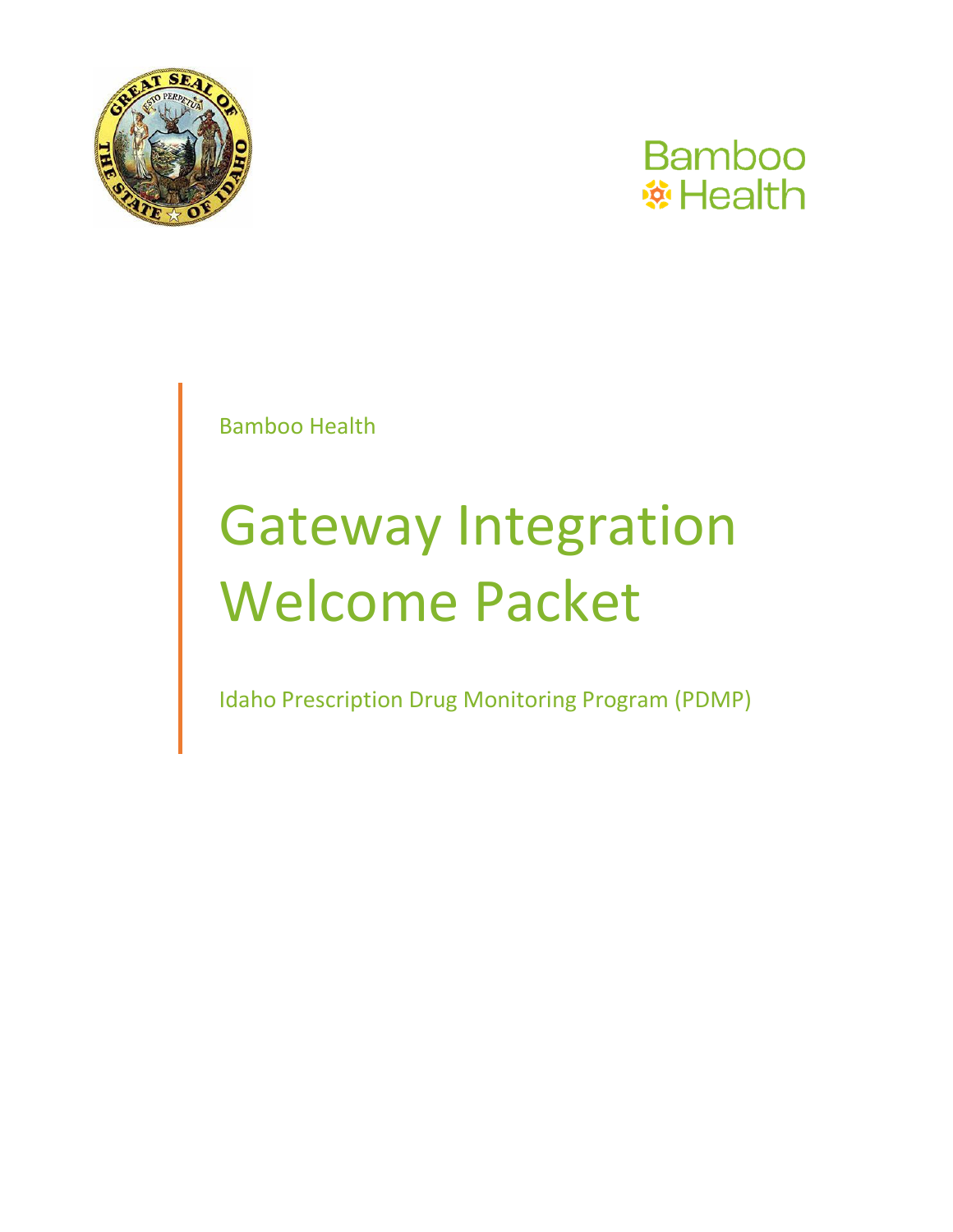## **Gateway Integration Welcome Packet**

## **Table of Contents**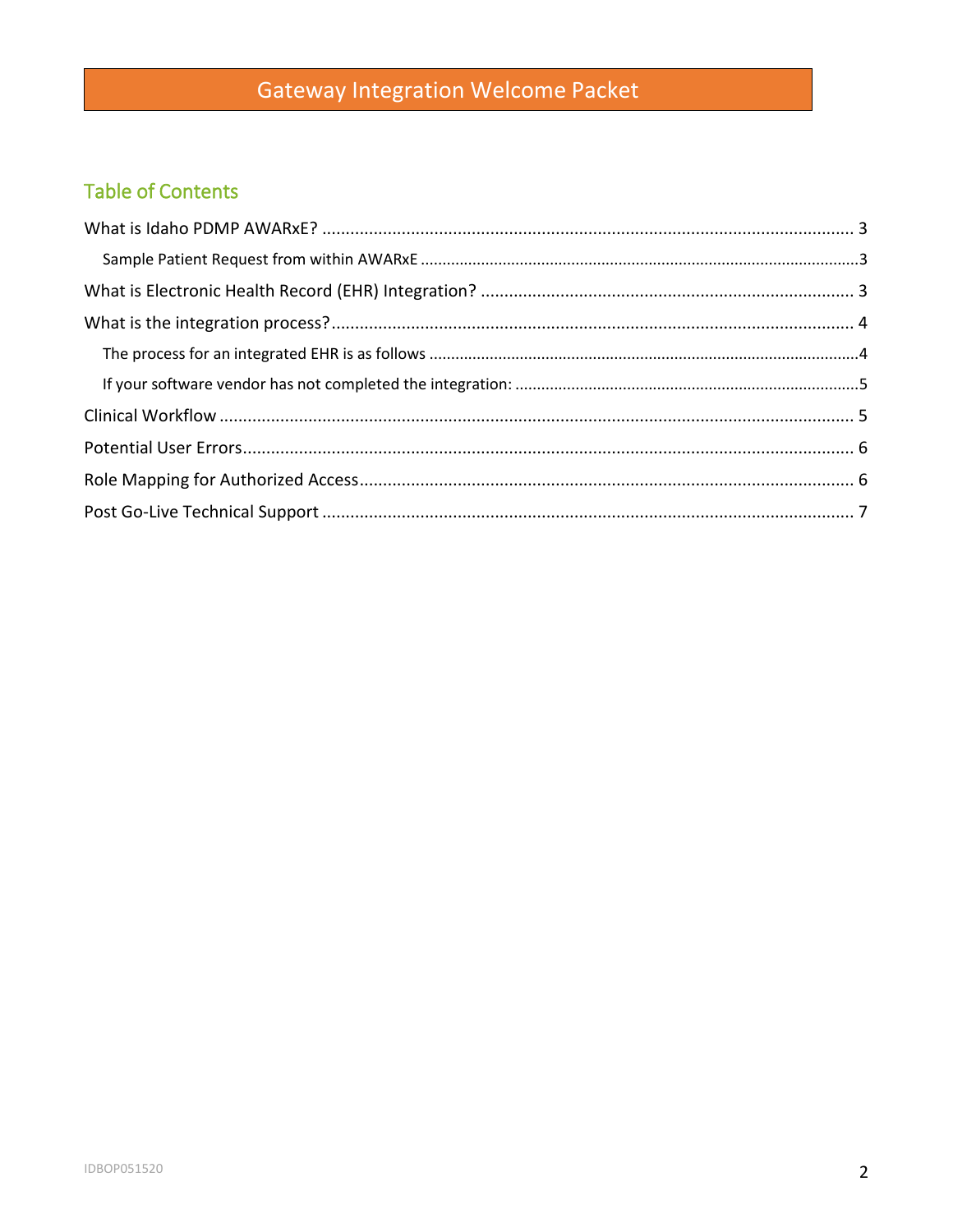## <span id="page-2-0"></span>What is Idaho PDMP AWARxE?

Dispensers are required to enter prescription information for Schedule II, III, IV, V controlled substances no later than the next business day after the prescription is filled. This provides prescribers more efficient access to information with less wait time as they make the best clinical decisions possible for their patients.

All prescribers are required to register with the Idaho PDMP.

- To register, go to <https://idaho.pmpaware.net/login>
- For more information, visit <https://bop.idaho.gov/idaho-pmp/>

#### <span id="page-2-1"></span>Sample Patient Request from within AWARxE:

| Patient Info                    | <b>Patient Location</b>                                                              | <b>PMP</b> Interconnect Search |
|---------------------------------|--------------------------------------------------------------------------------------|--------------------------------|
| First Name*<br>Partial spelling | <b>Street Address</b>                                                                |                                |
|                                 | 尹                                                                                    |                                |
| Last Name*<br>Partial spelling  | City                                                                                 |                                |
|                                 | ≠                                                                                    |                                |
| DOB*                            | State/Province                                                                       |                                |
| MM/DD/YYYY                      | <b>State Select</b><br>$\frac{\textstyle \bullet}{\textstyle \textstyle \mathsf{v}}$ |                                |
| Phone Number                    | Zip Code                                                                             |                                |
|                                 | ۶                                                                                    |                                |
| Social Security Number<br>7     | <b>Prescription Fill Dates</b>                                                       |                                |
| Drivers License Number          | From*<br>No earlier than 5 years from today                                          |                                |
| $\hat{\mathbf{v}}$<br>≁         | 09/26/2016                                                                           |                                |
| <b>Case Number</b>              | To*                                                                                  |                                |
|                                 | 09/26/2017                                                                           |                                |
| <b>Case Comments</b>            |                                                                                      |                                |

## <span id="page-2-2"></span>What is Electronic Health Record (EHR) Integration?

The **[Idaho Board of Pharmacy](https://bop.idaho.gov/)** has partnered with **[Bamboo](http://www.apprisshealth.com/) Health** to provide this integration option to Idaho prescribers utilizing the service called PMP Gateway. PMP Gateway is a multi-state query system that provides access to a majority of state PMPs. PMP Gateway facilitates communication, information transfer, integration, and support for the state approval process, and the EHR vendor development process.

Integrating Idaho PDMP AWARxE data within an EHR provides a streamlined clinical workflow for providers. The integration eliminates the need for providers to have to log in separately to the PDMP. Instead, the EHR automatically initiates a patient query and returns the patient's controlled substance prescription record directly within the provider's EHR.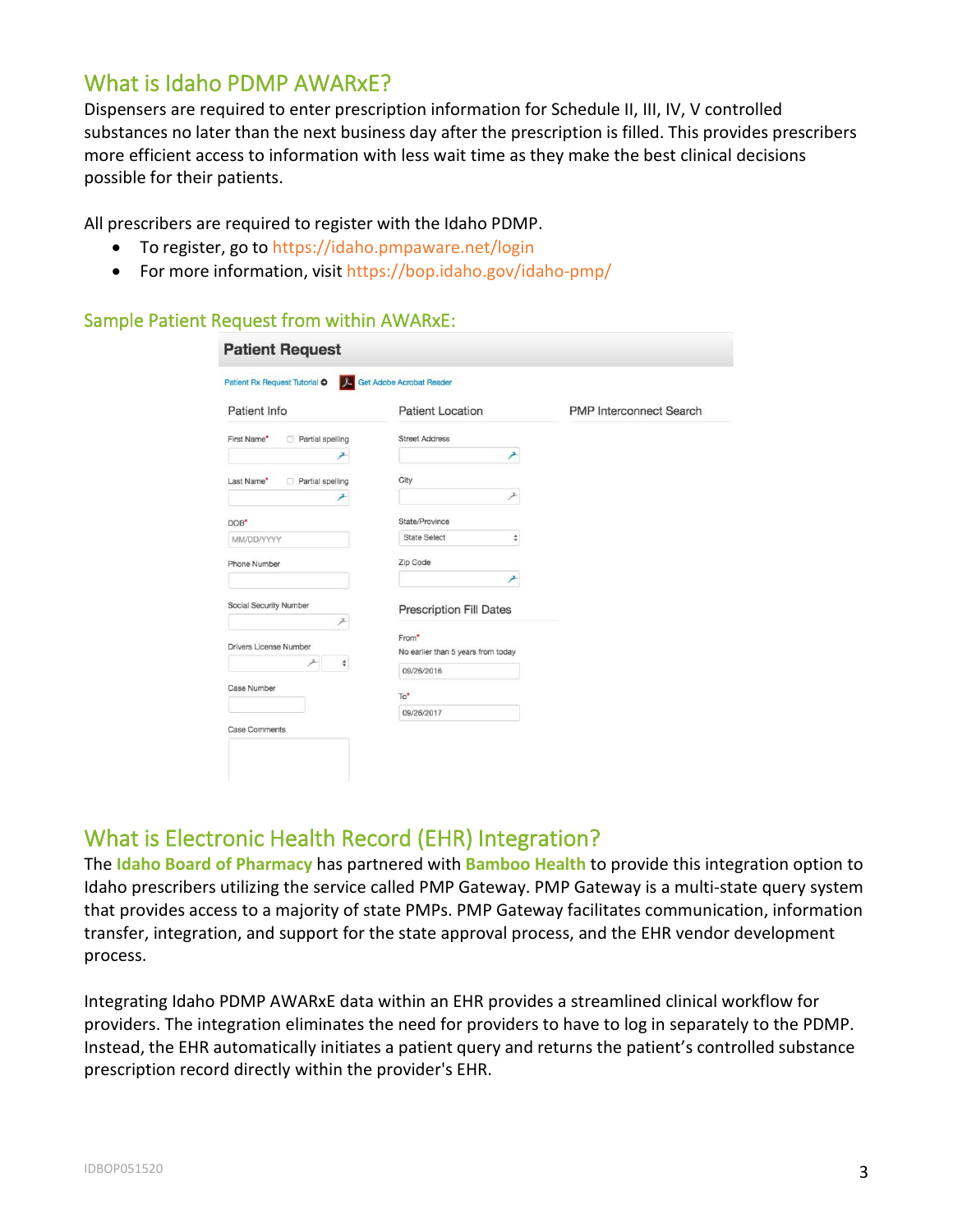**It is important to note that not all EHR vendors are currently integrated. Please reach out to [pdmpintegrations@bamboohealth.com](mailto:pdmpintegrations@bamboohealth.com) if you do not see your vendor in Customer Connect. Your integration process and duration time is dependent upon your vendor.**

<span id="page-3-0"></span>Many EHR vendors have completed the integration development work to deliver PDMP data within the clinical workflow.

### What is the integration process?

- 1. Click Create an Account in the top righthand corner of the page in the Customer Connect Portal [\(https://connect.bamboohealth.com/\)](https://nam12.safelinks.protection.outlook.com/?url=https%3A%2F%2Fconnect.bamboohealth.com%2F&data=04%7C01%7Ceogrady%40bamboohealth.com%7C28590f4b4af0444a0a2608d9df4c7b9a%7C55ec28f041464813b44119cd18fa0fe6%7C0%7C0%7C637786341853397005%7CUnknown%7CTWFpbGZsb3d8eyJWIjoiMC4wLjAwMDAiLCJQIjoiV2luMzIiLCJBTiI6Ik1haWwiLCJXVCI6Mn0%3D%7C3000&sdata=FURHdS4SG%2BUZH%2B17eR12tElfxp00bQRTStie%2BeeXbAU%3D&reserved=0)
- 2. Follow the on-screen prompts to gather the needed information for your integration request.
- 3. Within Customer Connect, you will be asked to e-sign the End User License Agreement (EULA).
- 4. Bamboo Health will contact you and/or your EHR system vendor with next steps. Please allow up to 5 business days for Bamboo Health to contact you.

For integration related questions, please email: [pdmpintegrations@Bamboohealth.com](mailto:pdmpintegrations@apprisshealth.com)

#### <span id="page-3-1"></span>The process for an integrated EHR is as follows:

- 1. Bamboo Health creates production credentials for your Healthcare Entity (HCE).
	- a. This process can take up to 5 business days.
- 2. Once created, the Idaho PDMP AWARxE Administrator will need to approve the request for credentials.
	- a. The person identified as the primary point of contact on your integration request form will receive an automated email once your organization is approved.
- 3. Credentials will then be sent to your EHR vendor or directly to you, based upon the vendor's onboarding process.
	- a. Bamboo Health recommends you contact your EHR vendor to let them know you have submitted a request for integration under the Idaho statewide integration project.
	- b. You will work directly with your vendor on your roll-out schedule. Bamboo Health is notinvolved with this process.

**PLEASE NOTE:** If you are using Epic as your EHR vendor, the implementation process will vary from what is outlined above. The implementation process is more involved at the HCE level and Bamboo Health will contact the HCE directly to coordinate the implementation for Epic sites.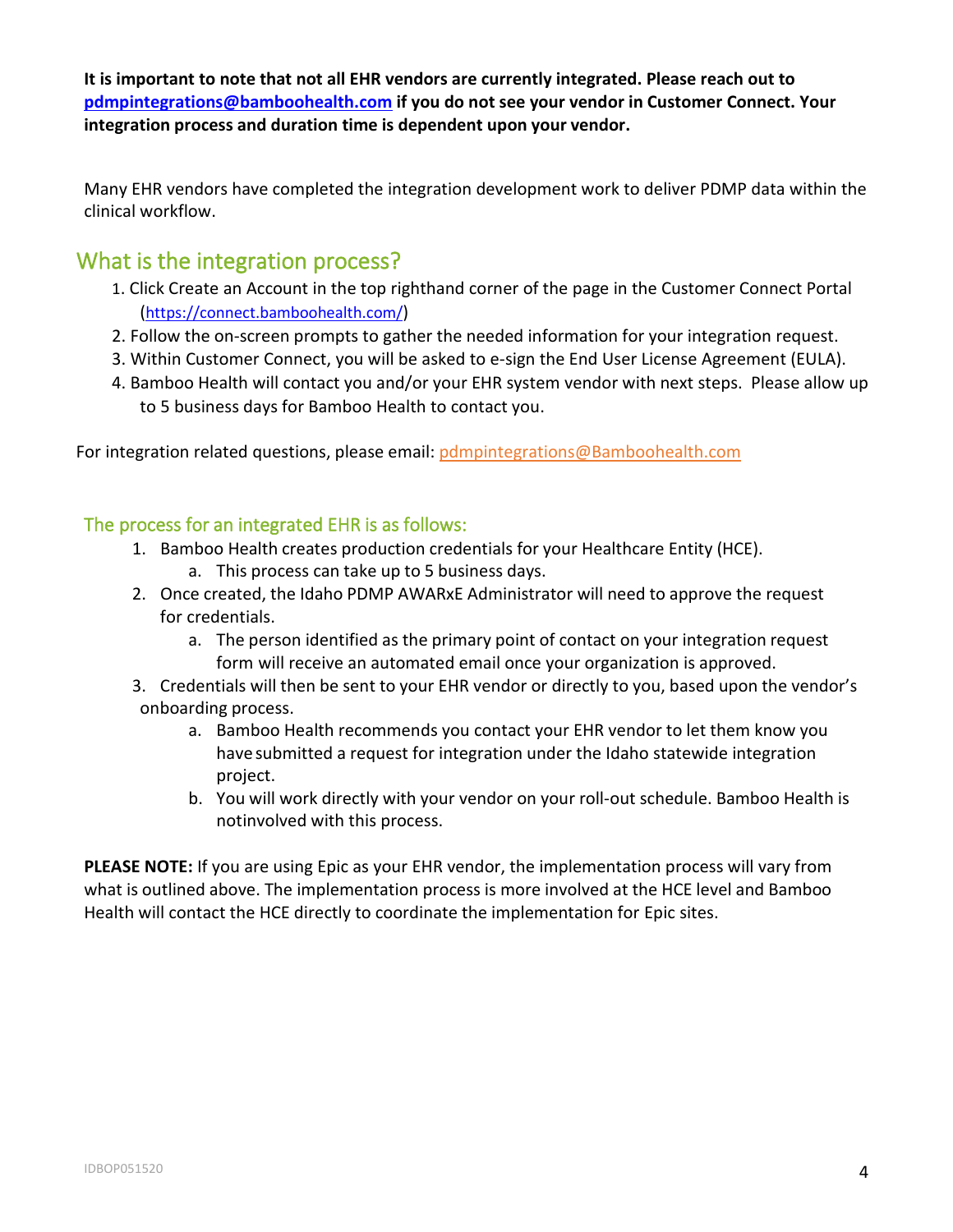#### <span id="page-4-0"></span>If your software vendor has not completed the integration:

- 1. Your vendor information will be forwarded to a Bamboo Health Sales Engineer to prioritize the request and to assist with the integration.
	- a. The sales engineer will provide your IT software vendor with API documentation.
	- b. The sales engineer will provide the necessary testing materials and provide technical support, as needed, to help facilitate your IT software vendor's development work.
- 2. Once Bamboo Health has approved the integration, your IT software vendor will set aproduction deployment date and then follow-up when they are ready to deploy.

**PLEASE NOTE:** Depending upon the engagement level of the vendor or existing project backlog, this process can take up to several months.

## <span id="page-4-1"></span>Clinical Workflow

When determining where in the clinical workflow the EHR will query the ID PDMP AWARxE data, it is important to note that there are key functional differences between the AWARxE portal and EHR integration. The goal for integration is to provide the key data elements to providers in a streamlined workflow.

EHR integration removes the need for a user to:

- 1. Exit the EHR and go to [https://Idaho.pmpaware.net/login](https://idaho.pmpaware.net/login)
- 2. Enter username and password
- 3. Navigate to a patient request
- 4. Enter a patient's first name, last name, and date of birth
- 5. Determine a date range to search
- 6. Select which states to query
- 7. Click 'search'

Instead, the integration allows the above detail to perform an automated query to deliver a patient report. ID PDMP AWARxE integration is focused on delivering a streamlined workflow for providers to access a patient report.

**Important to note:** ID PDMP AWARxE functionality not included in EHR integration:

- Delegate access to conduct searches
- Partial name search
- Searches that return multiple records
- MyRx
- Search history (including delegate search history)
- Bulk patient search
- Delegate management
- User profile
- All interstate data sharing options
- Announcements
- Password reset
- Patient alerts
- Prescriber trend notifications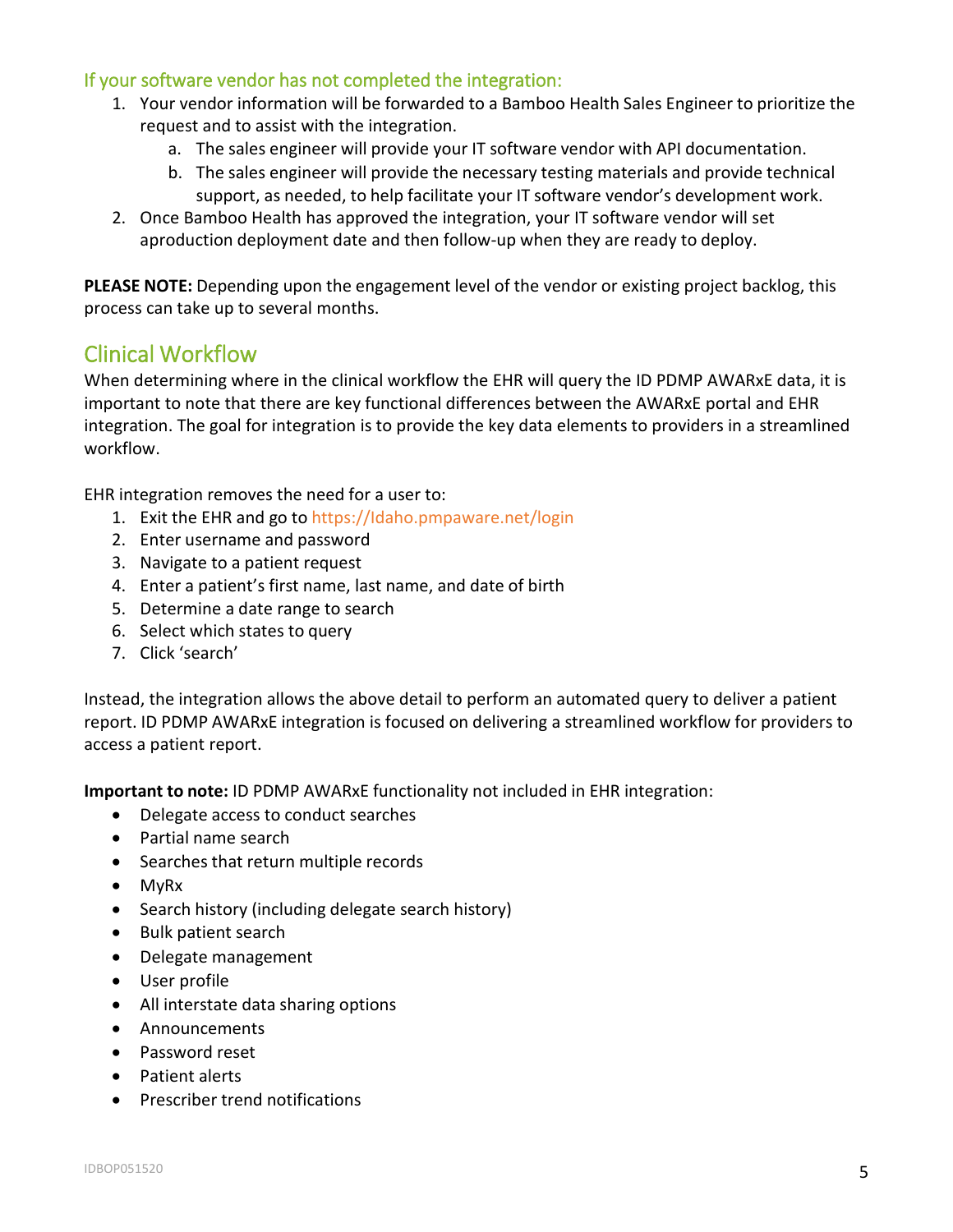## <span id="page-5-0"></span>Potential User Errors

There are a few scenarios where EHR users will encounter a "disallowed message" from PMP Gateway and users will have to complete the search via the ID PDMP AWARxE web portal. These scenarios are:

- When multiple patients meet the search criteria
- If the user is not a role authorized to access data via the integration

## <span id="page-5-1"></span>Role Mapping for Authorized Access

When the EHR sends a query to the ID PDMP AWARxE, there are a few key data elements about the requesting provider included in that query. In addition to facility identifiers, the query will include the provider's credentials: DEA, NPI, or Professional License Number and type (vary by role). ID PDMP AWARxE then validates that the provider requesting the data has an active account. The number populated in the request to identify the requestor must match the credential used in the ID PDMP AWARxE portal.

**PLEASE NOTE:** If your EHR is sending Professional License Number in the request, then license type must also be provided, and BOTH must match exactly to what is listed in the ID PDMP AWARxE portal user profile. Dashes, leading zeroes or spaces will not be stripped out during the matching process.

**PLEASE NOTE:** Delegates, both unlicensed and licensed, are not able to access ID PDMP AWARxE data via EHR or Pharmacy Management System integration. Instead, delegates will continue to access ID PDMP AWARxE data via the web portal at [https://idaho.pmpaware.net/login.](https://idaho.pmpaware.net/login)

Each HCE will need to map their EHR roles to the PMP Gateway and ID PDMP AWARxE roles. The complete list of roles and the associated credential that is passed with each request is listed in the table below, which helps to clarify that some users will not have access via the EHR.

| <b>PMP Gateway Role</b>                            | <b>ID PDMP AWARXE Role</b>       | <b>Identifier Passed with Search Request</b> |
|----------------------------------------------------|----------------------------------|----------------------------------------------|
| Dentist                                            | Dentist                          | Personal DEA #, Professional License #/Type  |
|                                                    |                                  |                                              |
| Medical Resident with                              | <b>Medical Resident with</b>     |                                              |
| prescriptive authority                             | prescriptive authority           | Personal DEA #, Professional License #/Type  |
|                                                    | <b>Nurse Practitioner</b>        |                                              |
| <b>Nurse Practitioner</b>                          | <b>Clinical Nurse Specialist</b> | Personal DEA #, Professional License #/Type  |
| Optometrist with<br>prescriptive authority         | Optometrist                      | Personal DEA #, Professional License #/Type  |
| Physician                                          | Physician                        | Personal DEA #, Professional License #/Type  |
| Physician Assistant with<br>prescriptive authority | <b>Physician Assistant</b>       | Personal DEA #, Professional License #/Type  |
| Pharmacist                                         | Pharmacist                       | Professional License #/Type                  |
| Not applicable                                     | Any delegate role                | No integration option                        |